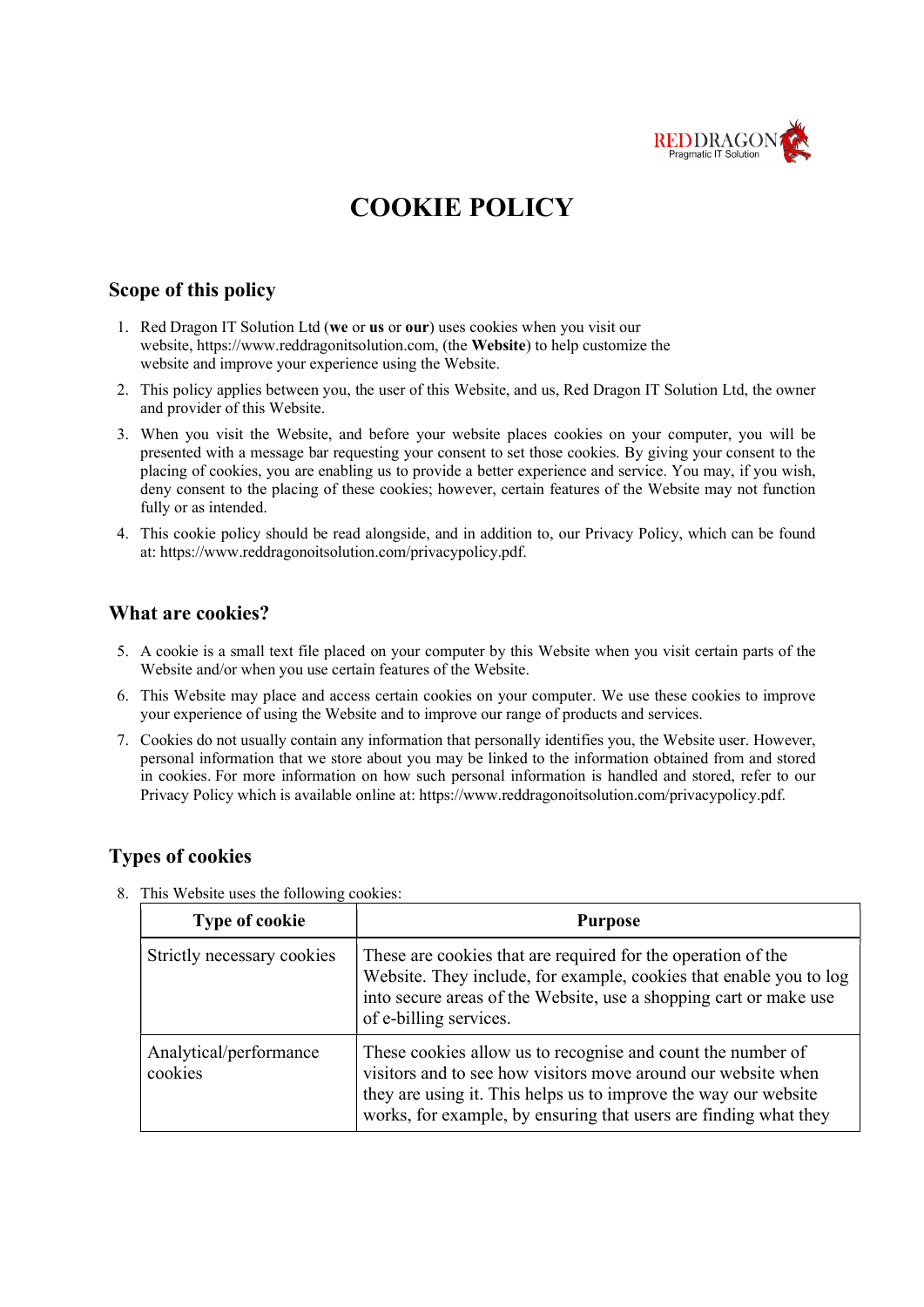|                       | Pragmatic II Solution<br>$\ge$                                                                                                                                                                                                                                                                               |
|-----------------------|--------------------------------------------------------------------------------------------------------------------------------------------------------------------------------------------------------------------------------------------------------------------------------------------------------------|
|                       | are looking for easily.                                                                                                                                                                                                                                                                                      |
| Functionality cookies | These are used to recognise you when you return to our website.<br>This enables us to personalize our content for you, greet you by<br>name and remember your preferences (for example, your choice of<br>language or region). By using the Website, you agree to our<br>placement of functionality cookies. |

REDDRAGON

- 9. You can find a list of the cookies that we use in the attached Cookie Schedule.
- 10. We have carefully chosen these cookies and have taken steps to ensure that your privacy is protected and always respected.

### How to control your cookies

- 11. You can choose to enable or disable cookies in your internet browser. By default, most internet browsers accept cookies, but this can be changed. For further details, please see the help menu in your internet browser.
- 12. You can switch off cookies at any time, however, you may lose information that enables you to access the Website more quickly and efficiently.
- 13. It is recommended that you ensure that your internet browser is up-to-date and that you consult the help and guidance provided by the developer of your internet browser if you are unsure about adjusting your privacy settings.
- 14. For more information generally on cookies, including how to disable them, please refer to aboutcookies.org. You will also find details on how to delete cookies from your computer.

# Changes to this policy

15. Red Dragon IT Solution Ltd reserves the right to change this cookie policy as we may deem necessary from time to time or as may be required by law. Any changes will be immediately posted on the Website, and you are deemed to have accepted the terms of the cookie policy on your first use of the Website following the alterations.

# Contact details

- 16. The Website is owned by Red Dragon IT Solution Ltd incorporated in England and Wales with registered number 11339416 whose registered office is at Suite-2, 81 Old Church Road, Chingford, E4 6ST, England.
- 17. You may contact us:
	- a. by post using the address above.
	- b. by telephone at 020 8064 0699.
	- c. by email at support $(a)$ reddragonitsolution.com.
	- d. using the contact form on the Website.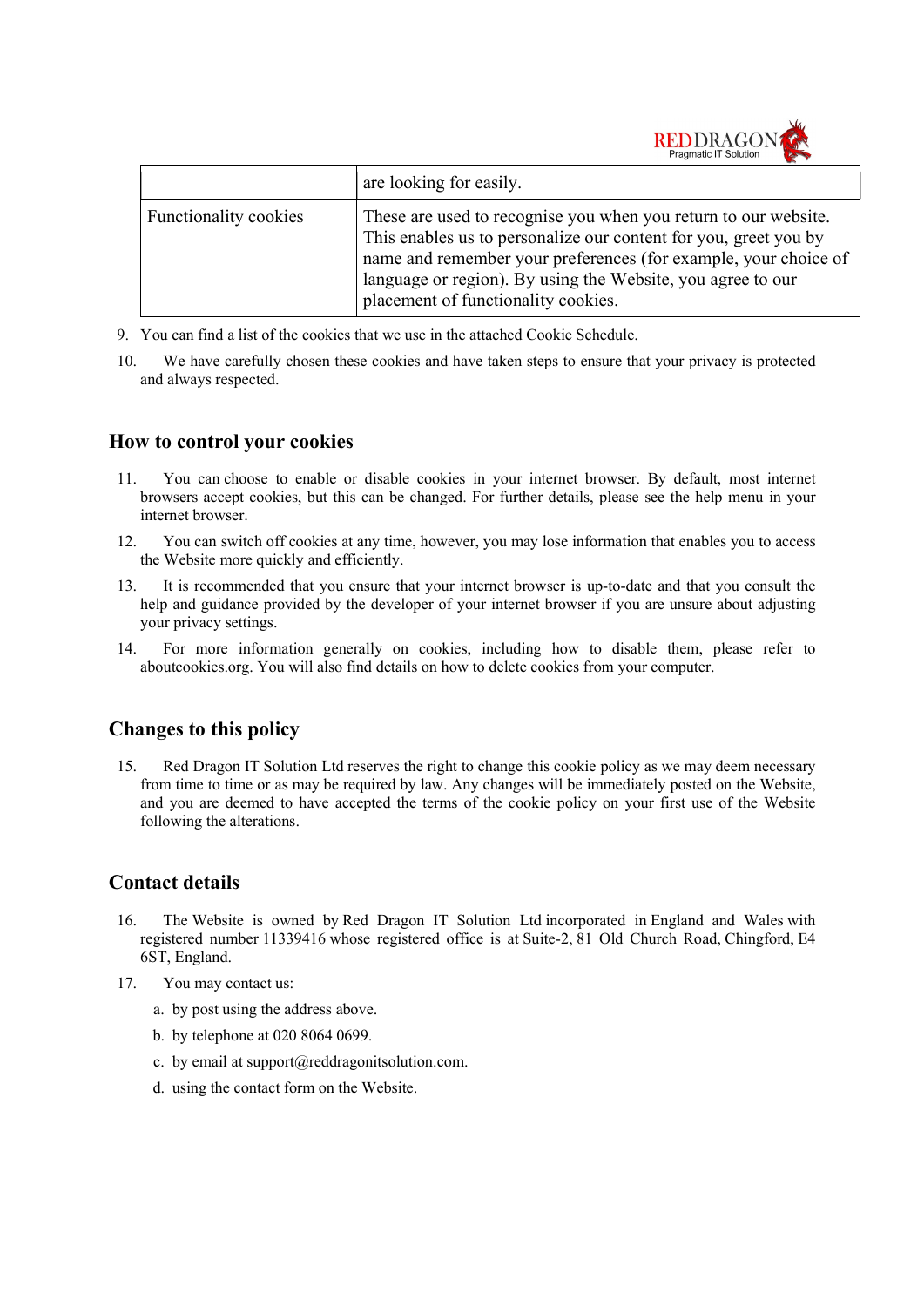

# Attribution

This policy was created on 31 May 2022.